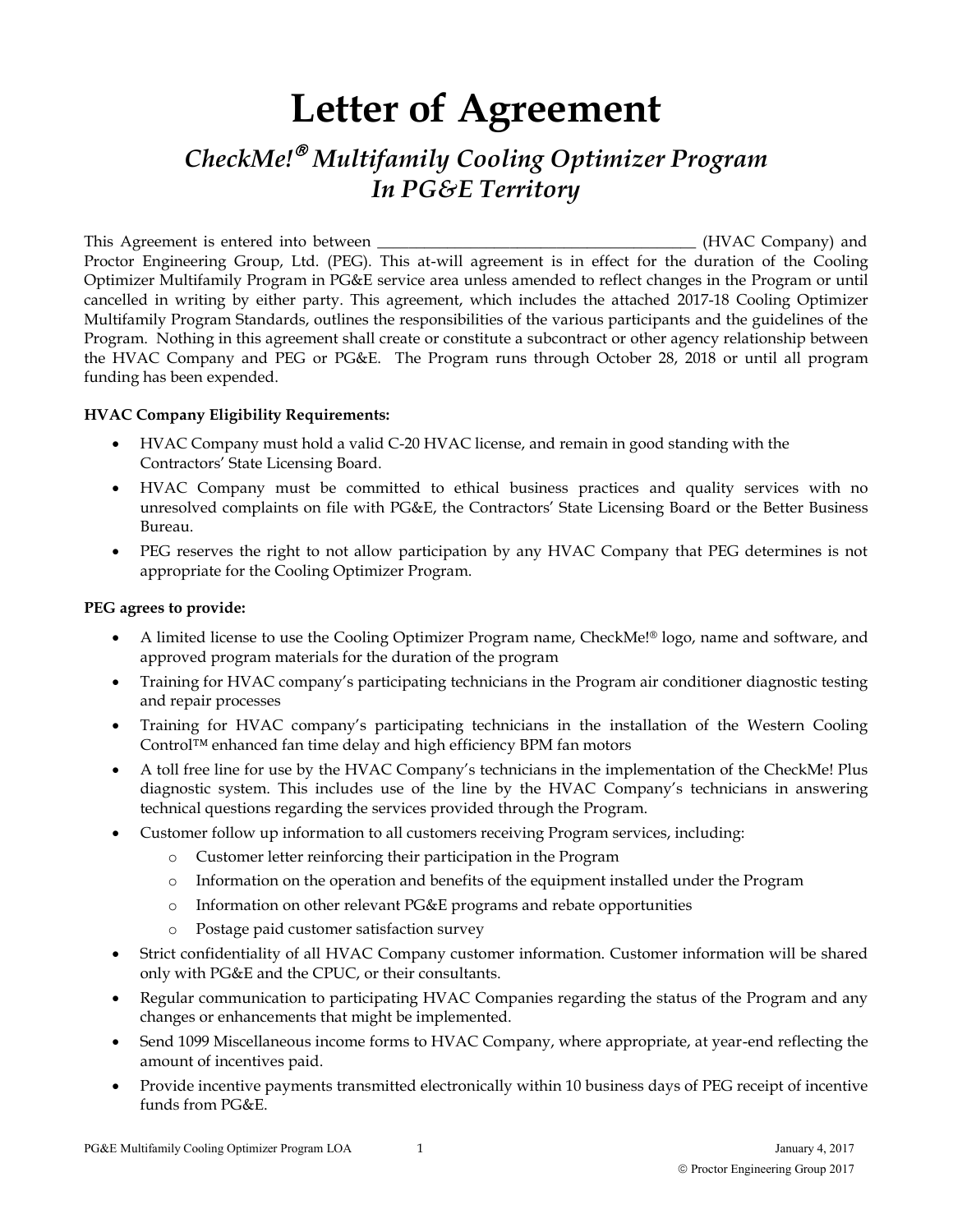#### **Contractor Incentives**

| <b>Measure</b>                                                                                      | <b>Building Type</b> | <b>Incentive</b> |
|-----------------------------------------------------------------------------------------------------|----------------------|------------------|
| Air Conditioner Diagnostic Test*                                                                    | Multi-Family         | \$70             |
| Refrigerant Charge Repair                                                                           | Multi-Family         | \$90             |
| Western Cooling Control™ (WCC) Enhanced Fan Time Delay                                              | Multi-Family         | \$75             |
| <b>BPM Fan Motor Upgrade</b>                                                                        | Multi-Family         | \$325            |
| Comprehensive Kicker - for completing both the BPM motor<br>install and the air conditioner tune-up | Multi-Family         | \$25             |
| Maintenance Contract                                                                                | Multi-Family         | \$25             |

\* Payment of the diagnostic test incentive is contingent upon successful completion of any required repairs

# **HVAC Company agrees to:**

- Adhere to all local, state, and federal HVAC/business licensing requirements.
- x Obtain all necessary permits as required in the municipalities where work is being performed and comply with all applicable laws, codes, and standards.
- Maintain current documentation of EPA license to handle refrigerants.
- Be responsible for all requirements of the Occupational Safety and Health Administration.
- x Maintain a good working relationship within the community. HVAC Company shall have no unresolved complaints with PG&E, the Better Business Bureau, or the Contractors State License Board. If a complaint is filed, the HVAC Company is responsible for notifying PEG and resolving the complaint promptly.
- Provide a W-9 Form to PEG, if required, at the time of enrollment in the Program.
- x Maintain all legally required insurance at levels mandated as a condition for operating an HVAC business in California and including at a minimum insurance of the type and amounts listed below:
	- o Workers' Compensation and Employers' Liability insurance not less than \$1,000,000 for injury or death for each accident
	- o Commercial General Liability insurance on an occurrence basis, with not less than \$1,000,000 per occurrence for bodily injury and property damage liability
	- o Commercial Automobile Liability insurance, with a combined single limit, or the equivalent of not less than \$300,000 per occurrence, for bodily injury and property damage
- Assure that all employees working in this program:
	- o Meet the program training and equipment requirements.
	- o Accurately gather and report all information contained on the CheckMe! data entry form.
	- o Abide by the Program Standards.
- Warranty all work for a minimum of one year from the date of service. Warranty terms shall be clearly documented and provided to each customer. HVAC Company shall retain a copy of the warranty documentation on file for at least 5 years from the date of service.
- Provide all Program services at no cost to the customer. If HVAC Company offers the customer additional services outside of the program, written documentation must be provided to the customer clearly identifying which services are being offered through the program at no cost, and which services are outside of the program.
- Perform the air conditioner diagnostic test and refrigerant charge repair on all eligible systems served under the program.
	- o If the WCC and BPM fan motor upgrade measures are installed during the winter months or other times that weather does not permit refrigerant charge testing, HVAC company must return to the site and complete the air conditioner test and refrigerant charge repair within 180 days of the date the WCC or BPM motor was installed.